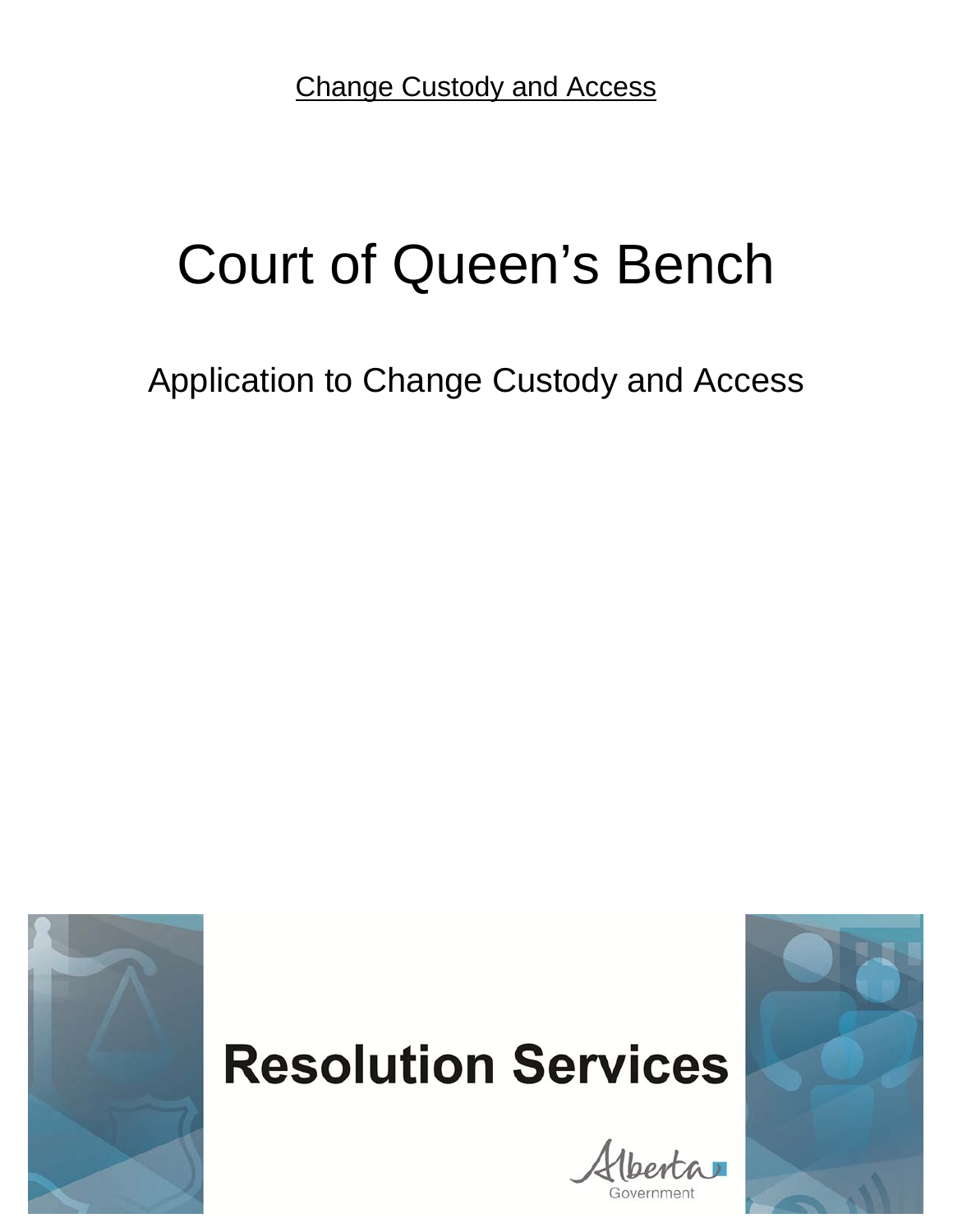## **Before you Begin:**

- You must have a divorce file in the Court of Queen's Bench to use this form. If you do not, talk to us about how to start.
- See our booklet, "[Making a Court Application in the Court of Queen's Bench](https://albertacourts.ca/docs/default-source/Family-Justice-Services/fjs_making_applicn_with_applicn_12.pdf?sfvrsn=0) (With an Application Form" for more information about how to prepare, file and serve court forms and how to present your case in court.
- Be prepared to take several days or weeks to gather up the information that you need, and several hours to fill in your paperwork properly. This is not something you can dash off in a few minutes. If you have properly prepared, you will have a better chance of success. You only have one chance to make your application!

# **Gather up the documents you will need to prove your case**

You will need a copy of the Order that you want to change.

There may be other documents that you should attach to your court forms. For example:

- To support your request to change custody or access, think about which documents the judge will want to see. Some of these might be relevant:
	- School report cards
	- **Letters from the child's doctor, teacher or counsellor**
	- Copies of e mails showing attempts to organize access
	- Your work schedule, if access must be scheduled around that
	- **The children's extracurricular activity schedule**

## **Fill in the Application form**

 Follow the instructions on the form and in the "Making a Court Application" booklet.

# **Fill in the Affidavit form**

- Follow the instructions on the form and in the "Making a Court Application" booklet.
- This form has been prepared with the information that the court is likely to want to see. You can, if you wish, change the content of the form to set out the information in a way that you think is best. If you type up your own Affidavit, it cannot be longer than 5 pages (or 8 pages if you are setting your matter for an afternoon Special).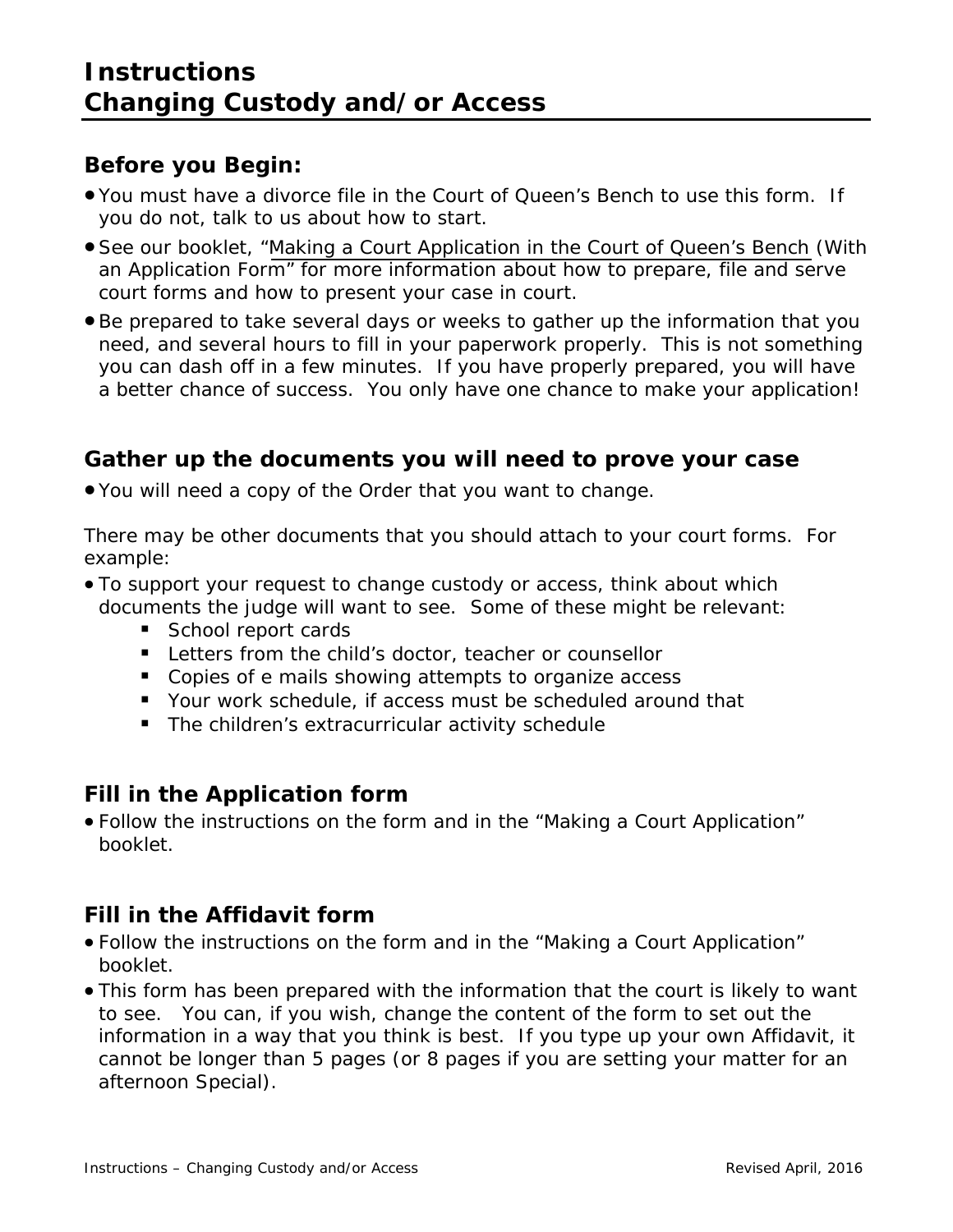### Page 2

- All of the documents that you want the judge to see must be written about in the Affidavit (and your Disclosure Statement, if you have filled one in) and attached as exhibits to the Affidavit (or attachments to your Disclosure Statement).
- You cannot have more than 40 pages of exhibits to your Affidavit, unless you get permission from a judge. If you must have more than 40 pages, ask us how to apply for permission.

## **After the other party has been served, fill in the Affidavit of Service form**

 Follow the instructions on the form and in the "Making a Court Application" booklet.

**These instructions have been prepared for you by Resolution Services. Contact us at:** 

#### **Calgary**

7<sup>th</sup> floor, Calgary Courts Centre 8<sup>th</sup> floor, Brownlee Building 601 - 5 Street SW Phone 403-297-6981

#### **Grande Prairie**

Main Floor, Court House 10260 - 99 St. Phone: 780-833-4234

**Red Deer** Main Floor, Court House 4909 - 48 Ave Phone: 403-340-7187

**Edmonton** 10365 – 97 Street Phone 780-415-0404

**Lethbridge**  1st Floor, Court House 320 - 4 St. S Lethbridge AB T1J 1Z8 Phone: 403-388-3102

**Medicine Hat**  Court House 460 First Street SE Medicine Hat, AB T1A 0A8 Phone 403-529-8716

#### **Outside these centres, contact us toll free at 310-0000**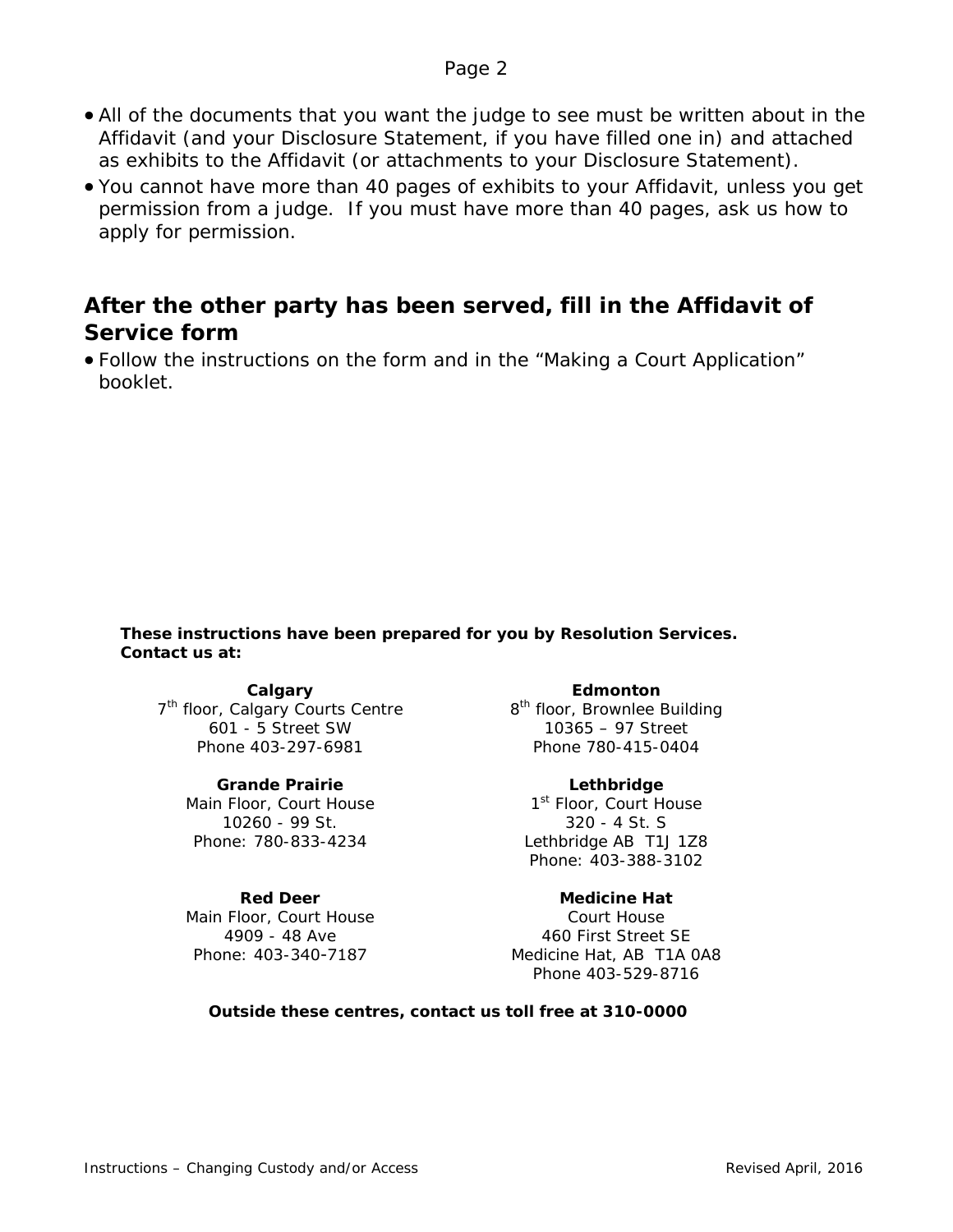|                                                                                                  |                                                                                | <b>Clerk's Stamp</b> |
|--------------------------------------------------------------------------------------------------|--------------------------------------------------------------------------------|----------------------|
| <b>COURT FILE NUMBER</b>                                                                         | (File number, as on other court documents)                                     |                      |
| <b>COURT</b>                                                                                     | Court of Queen's Bench of Alberta                                              |                      |
| <b>JUDICIAL CENTRE</b>                                                                           | (City or town where court is located)                                          |                      |
| <b>APPLICANT</b>                                                                                 | (Print your full name, as on other court documents)                            |                      |
| <b>RESPONDENT</b>                                                                                | (Print the other party's full name, as on other court documents)               |                      |
| <b>DOCUMENT</b>                                                                                  | <b>Family Law Application to</b><br><b>Change Custody and</b><br><b>Access</b> |                      |
| ADDRESS FOR SERVICE<br>AND CONTACT<br><b>INFORMATION OF PARTY</b><br><b>FILING THIS DOCUMENT</b> | (Applicant's Name)<br>(Full address)                                           |                      |
|                                                                                                  |                                                                                |                      |

| <b>NOTICE TO THE RESPONDENT(S)</b> |                                   |                                                                                              |                                                                                              |  |
|------------------------------------|-----------------------------------|----------------------------------------------------------------------------------------------|----------------------------------------------------------------------------------------------|--|
| heard as shown below:              |                                   | side of this matter before the judge. To do so, you must be in Court when the application is | This application is made against you. You are a Respondent. You have the right to state your |  |
| <b>COURT DATE:</b>                 |                                   |                                                                                              |                                                                                              |  |
|                                    | (Weekday)                         | (Month)                                                                                      |                                                                                              |  |
| TIME:                              |                                   |                                                                                              |                                                                                              |  |
|                                    | (Time of Day)                     |                                                                                              |                                                                                              |  |
| WHERE:                             |                                   |                                                                                              |                                                                                              |  |
|                                    |                                   | (Courtroom (if known), Street address of courthouse)                                         |                                                                                              |  |
|                                    |                                   |                                                                                              |                                                                                              |  |
|                                    |                                   |                                                                                              |                                                                                              |  |
| <b>BEFORE WHOM:</b>                | <b>Justice in Family Chambers</b> |                                                                                              |                                                                                              |  |
|                                    |                                   | Go to the end of this document to see what else you must do and when you must do it.         |                                                                                              |  |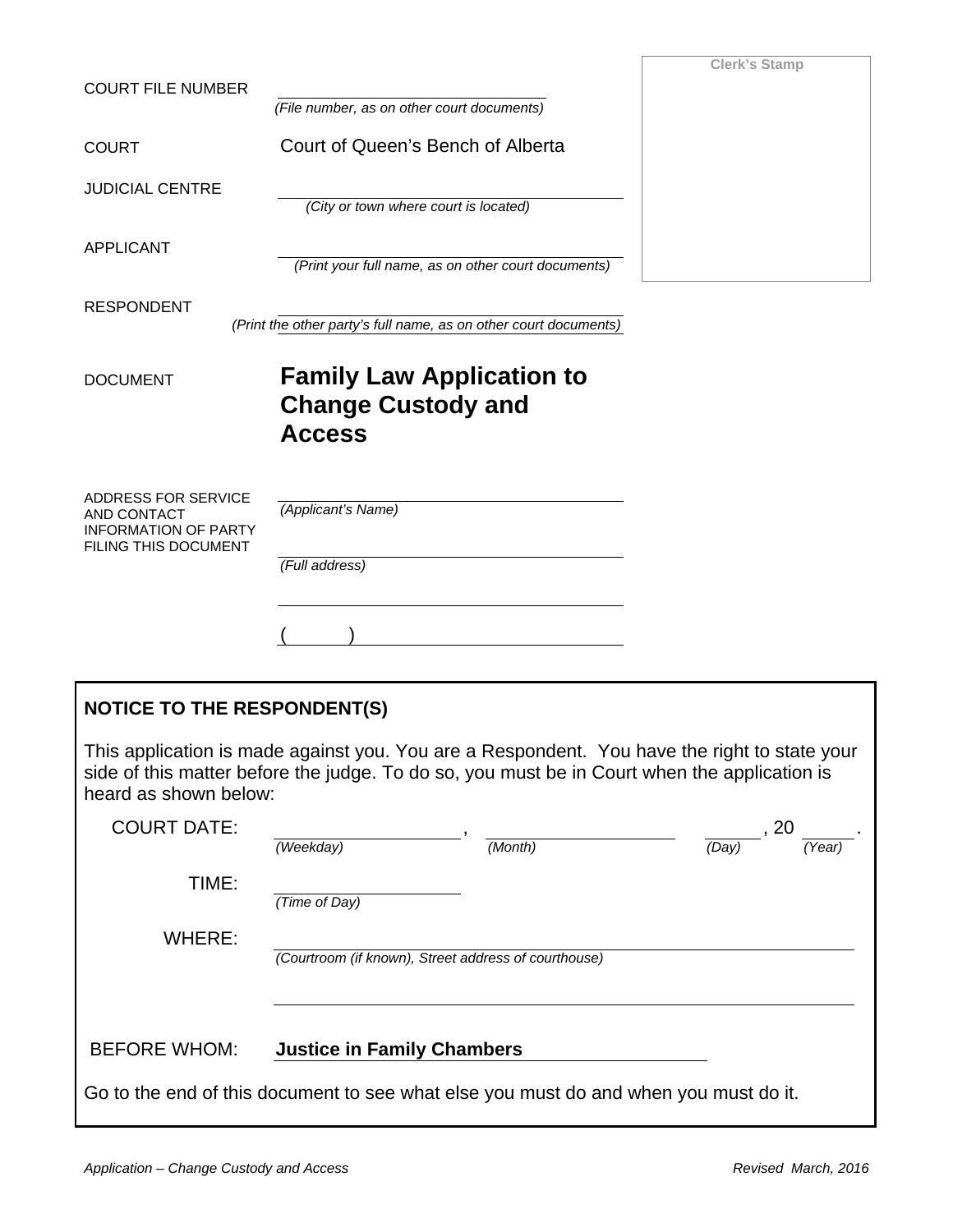**1. REMEDY CLAIMED OR SOUGHT** *(check off and fill in to show what you want the Court to order)*

#### **Changing Custody and Access:**

 $\Box$  An order changing custody to grant me sole custody and primary residence of the following children:

|                 | born            |
|-----------------|-----------------|
| (Name of child) | (Date of birth) |
|                 | born            |
| (Name of child) | (Date of birth) |
|                 | born            |
| (Name of child) | (Date of birth) |

 $\Box$  An order changing custody to grant the other parent sole custody and primary residence of the following children:

|                 | born            |
|-----------------|-----------------|
| (Name of child) | (Date of birth) |
|                 | born            |
| (Name of child) | (Date of birth) |
|                 | born            |
| (Name of child) | (Date of birth) |
|                 |                 |

**If you are asking to change custody so that one parent will have sole custody and primary residence of the children, describe the parenting time that you would like ordered for the parent that will not have primary residence of the children:** *(Specify)*

| An order changing custody to grant me and the other parent joint custody of the |
|---------------------------------------------------------------------------------|
| following children:                                                             |
| born                                                                            |

|                 | <b>DOIT</b> |                 |
|-----------------|-------------|-----------------|
| (Name of child) |             | (Date of birth) |
|                 | born        |                 |
| (Name of child) |             | (Date of birth) |
|                 | born        |                 |
| (Name of child) |             | (Date of birth) |
|                 |             |                 |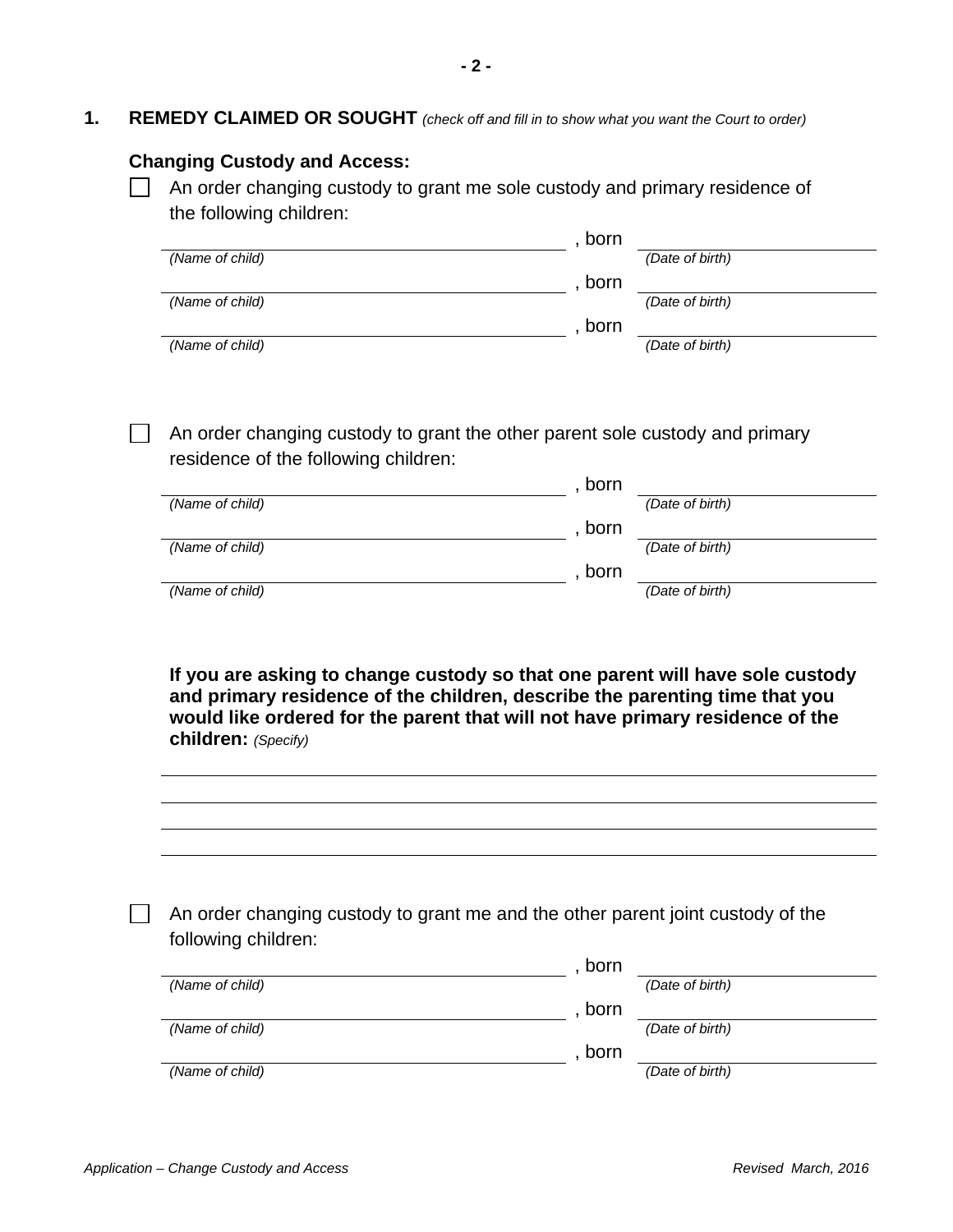| The children will live with me most of the time and have parenting time with the<br>other parent as follows: (Describe the parenting time that you would like ordered for the other<br>parent.)                                                   |
|---------------------------------------------------------------------------------------------------------------------------------------------------------------------------------------------------------------------------------------------------|
| The children will live with the other parent most of the time and have parenting<br>time with me. (Describe the parenting time that you would like ordered for you.)                                                                              |
|                                                                                                                                                                                                                                                   |
| One or more children will live with me most of the time and one or more<br>children will live with the other parent most of the time (split custody)<br>The children that will live with me are: (list names of children that will live with you) |
| The children that will live with the other parent are:<br>(list names of children that will live with the other parent)                                                                                                                           |
| The children will live with me 50% of the time and with the other parent 50% of<br>the time (shared custody).                                                                                                                                     |
| Other:<br>(Describe the arrangement that you want for the residence of the children, if it does not fall into one of<br>the above categories.)                                                                                                    |
|                                                                                                                                                                                                                                                   |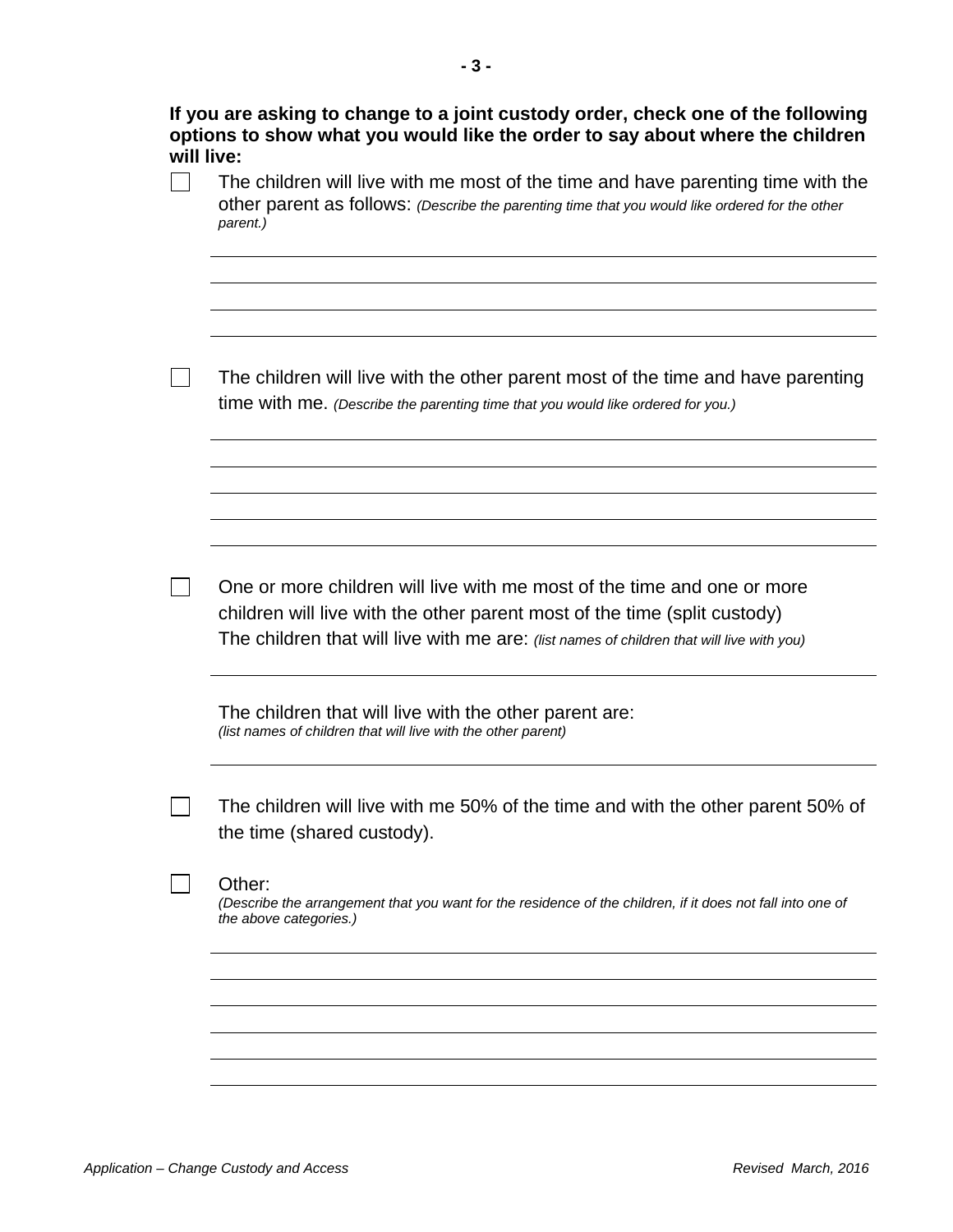| <b>Other</b> |                                                                                                                                                                               |
|--------------|-------------------------------------------------------------------------------------------------------------------------------------------------------------------------------|
|              | Variation of time for service.                                                                                                                                                |
|              | Any other remedies, including costs, that the Court determines to be appropriate.                                                                                             |
|              | <b>GROUNDS FOR MAKING THIS APPLICATION:</b>                                                                                                                                   |
|              | My grounds for making this application are set out in my Affidavit sworn on                                                                                                   |
|              | (Date)                                                                                                                                                                        |
|              |                                                                                                                                                                               |
|              |                                                                                                                                                                               |
|              | <b>MATERIAL OR EVIDENCE TO BE RELIED ON:</b>                                                                                                                                  |
| $\boxtimes$  | I am relying on the evidence set out in my Affidavit sworn on                                                                                                                 |
|              | (Date)                                                                                                                                                                        |
|              |                                                                                                                                                                               |
|              |                                                                                                                                                                               |
|              | <b>APPLICABLE RULES:</b>                                                                                                                                                      |
|              | Rule 13.5 – Variation of time period                                                                                                                                          |
|              | I am relying on the following: (Describe the evidence, other than your Affidavit, that you are relying on)<br>Other: (List any Rule number(s) that apply to your application) |
|              |                                                                                                                                                                               |
|              | <b>APPLICABLE ACTS AND REGULATIONS:</b>                                                                                                                                       |
|              | Divorce Act (Canada)                                                                                                                                                          |
|              | <b>Federal Child Support Guidelines</b>                                                                                                                                       |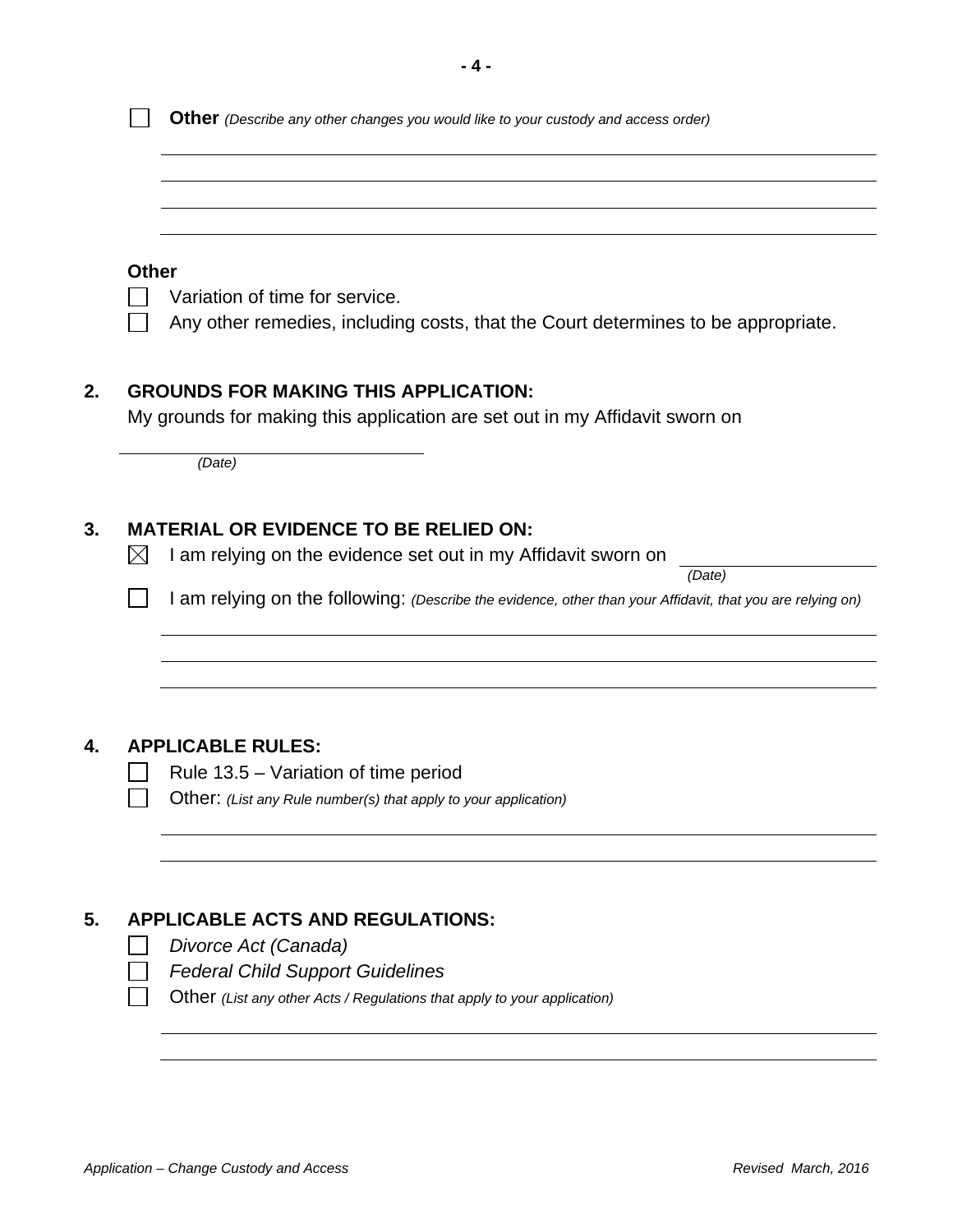## **6. ANY IRREGULARITY COMPLAINED OF OR OBJECTION RELIED ON:**

| Not applicable |
|----------------|
|                |

Specify: the state of the state of the state of the state of the state of the state of the state of the state of the state of the state of the state of the state of the state of the state of the state of the state of the s

## **7. HOW THE APPLICATION IS PROPOSED TO BE HEARD OR CONSIDERED:**

*(In most circumstances, this section will be left blank. But, if you are asking for your application to be heard in a different way (such as videoconference, or teleconference) you must speak with the Clerk about what to write in this space.)* 

## **WARNING**

If you do not come to Court on the date and time shown above either in person or by your lawyer, the court may give the Applicant what the Applicant wants in your absence. You will be bound by any order that the Court makes.

If you intend to give evidence in response to the application, you must reply by filing an affidavit or other evidence with the Court, and serving a copy of that affidavit or other evidence on the Applicant(s) a reasonable time before the application is to be heard or considered.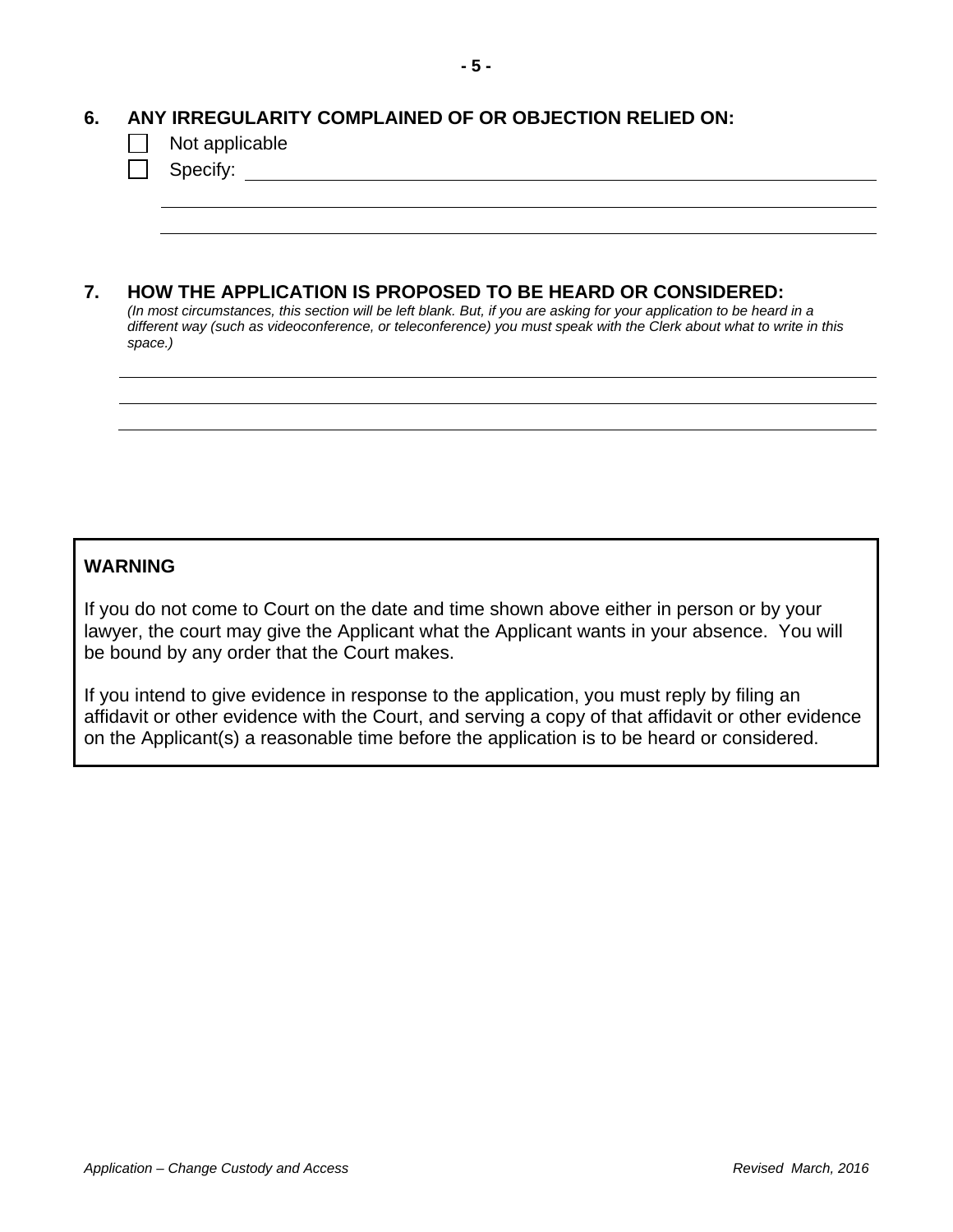| <b>COURT FILE NUMBER</b>                                                                         |                                                                                                                                                                                                                                                                                                                                                                    | <b>Clerk's Stamp</b> |
|--------------------------------------------------------------------------------------------------|--------------------------------------------------------------------------------------------------------------------------------------------------------------------------------------------------------------------------------------------------------------------------------------------------------------------------------------------------------------------|----------------------|
|                                                                                                  | (File number, as on other court documents)                                                                                                                                                                                                                                                                                                                         |                      |
| <b>COURT</b>                                                                                     | Court of Queen's Bench of Alberta                                                                                                                                                                                                                                                                                                                                  |                      |
| <b>JUDICIAL CENTRE</b>                                                                           | (City or town where court is located)                                                                                                                                                                                                                                                                                                                              |                      |
| <b>APPLICANT</b>                                                                                 | (Print your full name, as on other court documents)                                                                                                                                                                                                                                                                                                                |                      |
| <b>RESPONDENT</b>                                                                                | (Print the other party's full name, as on other court documents)                                                                                                                                                                                                                                                                                                   |                      |
| <b>DOCUMENT:</b>                                                                                 | <b>Affidavit - Change Custody and</b><br><b>Access</b>                                                                                                                                                                                                                                                                                                             |                      |
| SWORN / AFFIRMED BY:                                                                             | (Name of person making this Affidavit)                                                                                                                                                                                                                                                                                                                             |                      |
| SWORN / AFFIRMED ON:                                                                             | (Date Affidavit sworn / affirmed)                                                                                                                                                                                                                                                                                                                                  |                      |
| ADDRESS FOR SERVICE<br><b>AND CONTACT</b><br><b>INFORMATION OF PARTY</b><br>FILING THIS DOCUMENT | (Name of party filing this document)                                                                                                                                                                                                                                                                                                                               |                      |
|                                                                                                  | (Full address of party filing this document)                                                                                                                                                                                                                                                                                                                       |                      |
|                                                                                                  | $\begin{picture}(100,20)(0,0) \put(0,0){\vector(1,0){100}} \put(15,0){\vector(1,0){100}} \put(15,0){\vector(1,0){100}} \put(15,0){\vector(1,0){100}} \put(15,0){\vector(1,0){100}} \put(15,0){\vector(1,0){100}} \put(15,0){\vector(1,0){100}} \put(15,0){\vector(1,0){100}} \put(15,0){\vector(1,0){100}} \put(15,0){\vector(1,0){100}} \put(15,0){\vector(1,0){$ |                      |
|                                                                                                  | ,of                                                                                                                                                                                                                                                                                                                                                                | . Alberta.           |
| (Your name)                                                                                      | (Name of City / Town)                                                                                                                                                                                                                                                                                                                                              |                      |

## **SWEAR / AFFIRM AND SAY THAT:**

1. I am the Applicant. I have personal knowledge of the facts set out below, except where I say that they are based on information and belief. In that case, I believe the facts to be true.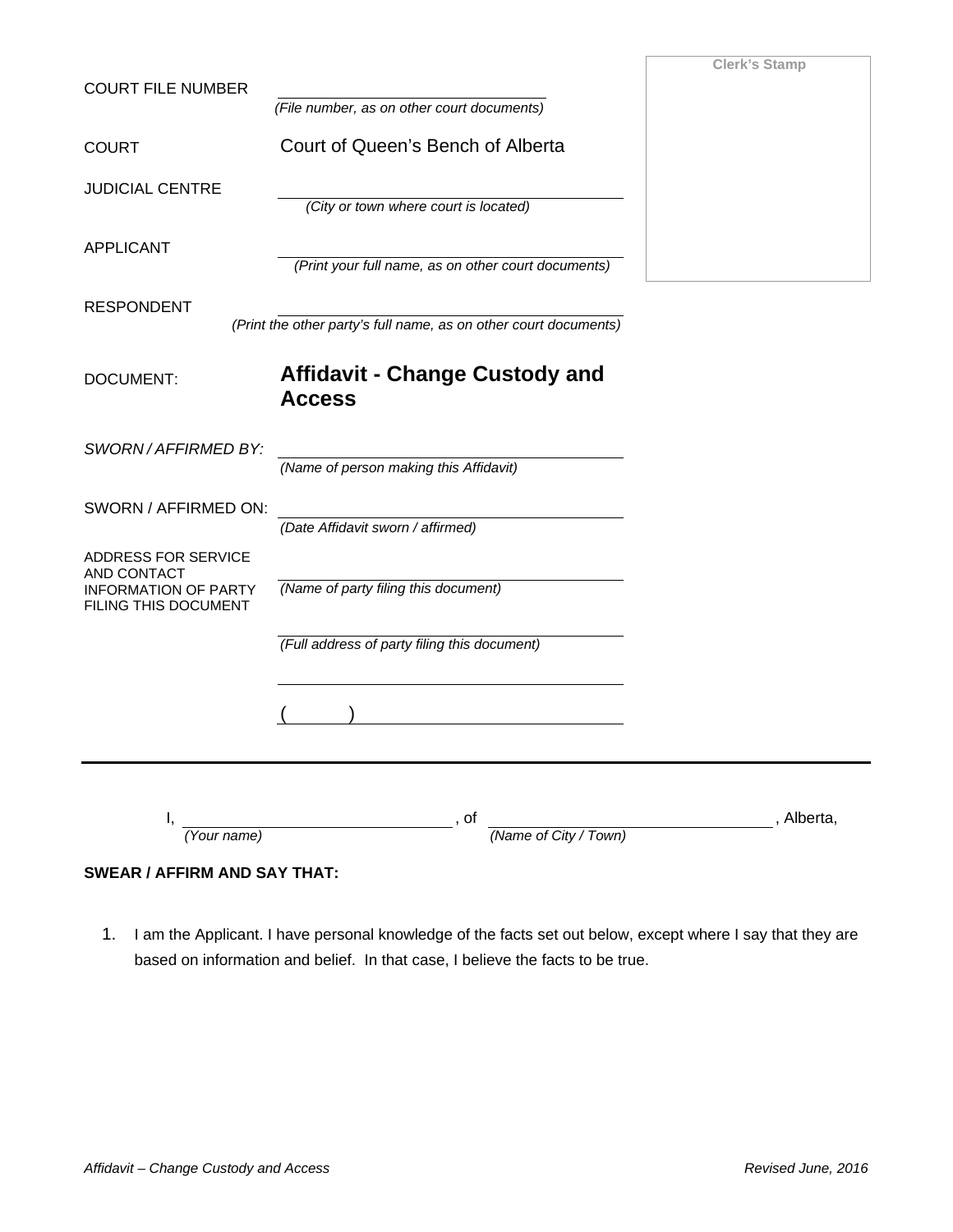#### **GENERAL INFORMATION**

- 2. I am:
- **T** married to the Respondent. We separated on *(Date)*

divorced from the Respondent. We were divorced on

 *(Date)* 

3. The chart below gives basic information about the child(ren) in this case: *(List all of the children involved in this case)* 

| Child's full legal name | Age | <b>Birthdate</b><br>$(mm/dd$ yyyy) |
|-------------------------|-----|------------------------------------|
|                         |     |                                    |
|                         |     |                                    |
|                         |     |                                    |
|                         |     |                                    |

- 4. A copy of the Order I want to change is attached as Exhibit "\_\_\_\_\_". *(As this is your first exhibit, fill in the blank with the letter "A". Your next exhibit will be "B", and so on.)* 
	- I have not attached a copy of the Order I want to change for the following reasons: *(Describe)*

#### **CUSTODY and ACCESS:**

- 5. The current custody and access arrangements are:
	- $\Box$  The Respondent and I are following the custody and access terms in our court order.

 $\Box$ The Respondent and I have changed the custody and access terms from those in the court order. The custody and access arrangements that we have been following are:

*(Give details of the arrangements that currently apply to the children. Specify dates and times)*

| <b>Child's Name</b> | <b>Custody / Access Arrangement</b> |
|---------------------|-------------------------------------|
|                     |                                     |
|                     |                                     |
|                     |                                     |
|                     |                                     |
|                     |                                     |
|                     |                                     |
|                     |                                     |
|                     |                                     |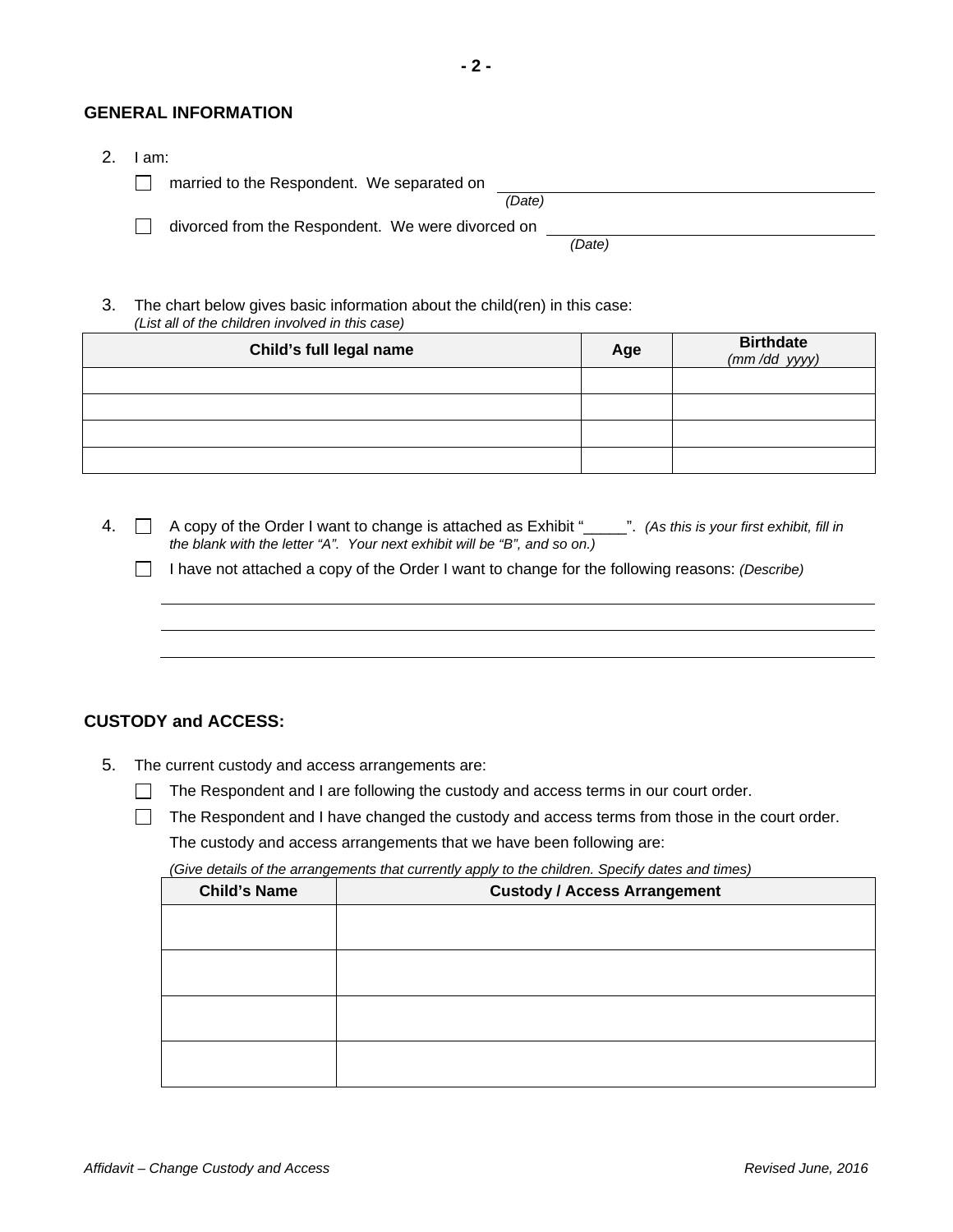| I ask the Court for the following changes to the existing order for custody and/or access:                                                           |
|------------------------------------------------------------------------------------------------------------------------------------------------------|
| (Choose all that apply)                                                                                                                              |
| An order that<br>(Name of party(ies) or person(s))                                                                                                   |
| have $\Box$ sole custody $\Box$ joint custody of the child(ren).                                                                                     |
| An order that $\Box$ I<br>$\Box$ the Respondent have access to the children at the following times and / or                                          |
| on the following terms:                                                                                                                              |
|                                                                                                                                                      |
|                                                                                                                                                      |
|                                                                                                                                                      |
|                                                                                                                                                      |
|                                                                                                                                                      |
|                                                                                                                                                      |
| An order preventing me and/or the Respondent from travelling outside of the province of Alberta with                                                 |
| the children.                                                                                                                                        |
|                                                                                                                                                      |
| An order to allow me, the Respondent and/or another person to travel with the children outside of                                                    |
| Canada. (Describe who will be travelling, where they will be travelling to and when they will be travelling.)                                        |
|                                                                                                                                                      |
|                                                                                                                                                      |
|                                                                                                                                                      |
| An order to allow $\Box$ me<br>$\Box$ the Respondent to obtain a passport for the child(ren) without the                                             |
| consent of the other parent.                                                                                                                         |
| An order directing the police to assist in enforcing the terms of my custody and access order.<br>Other changes to custody and/or access: (Describe) |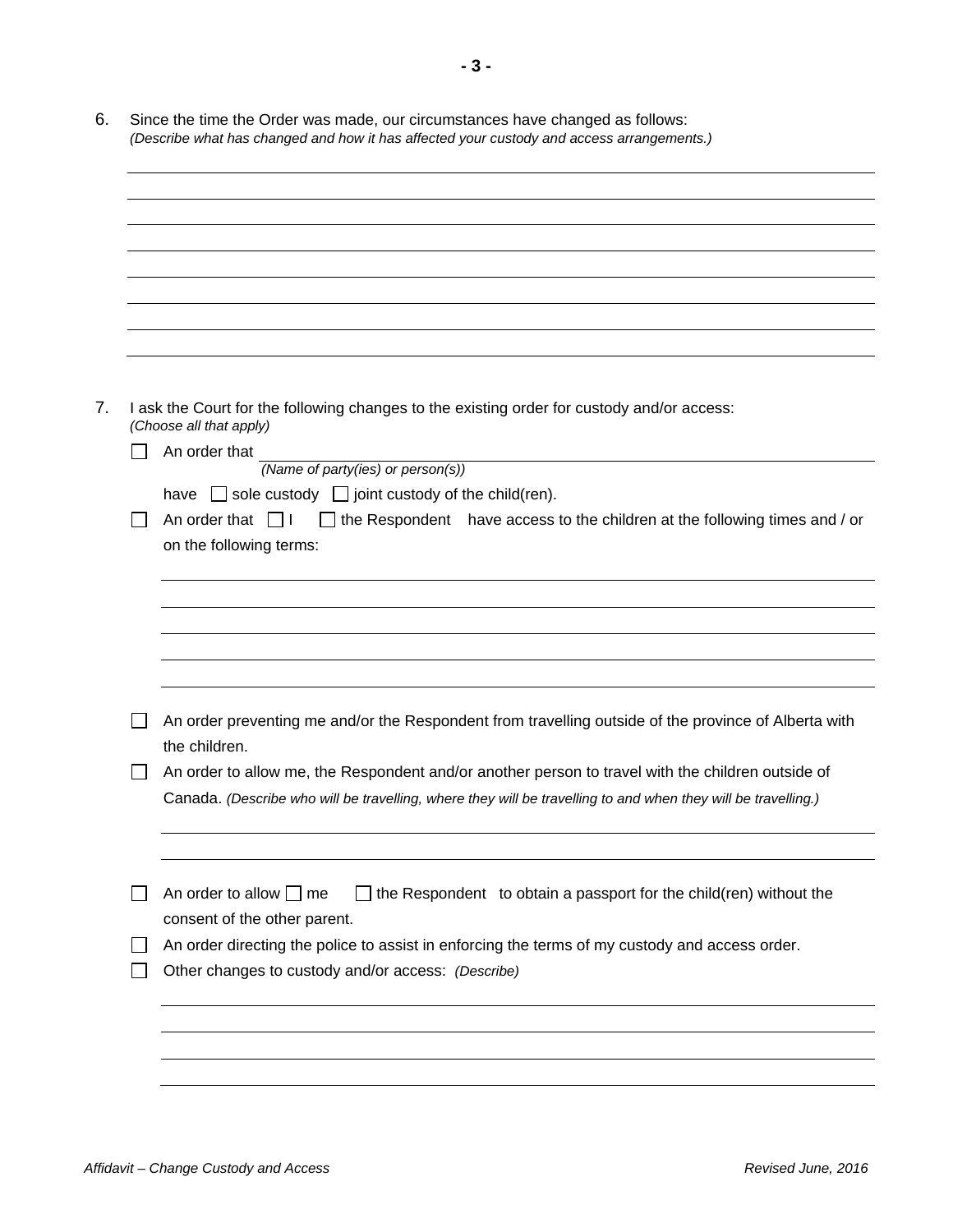8. My reasons for asking for the above orders are:

| 9. | My plan for the day-to-day care of the child(ren) is as follows:                                                                                                                                                                                                                   |
|----|------------------------------------------------------------------------------------------------------------------------------------------------------------------------------------------------------------------------------------------------------------------------------------|
|    | (If you are asking for the children to live with you, give details, including: school arrangements, how you will care for<br>the children when you are at work or away from the home - day care, after school care, etc. Attach additional pages<br>to your Affidavit, if needed.) |
|    |                                                                                                                                                                                                                                                                                    |
|    |                                                                                                                                                                                                                                                                                    |
|    |                                                                                                                                                                                                                                                                                    |
|    |                                                                                                                                                                                                                                                                                    |
|    |                                                                                                                                                                                                                                                                                    |
|    | <b>ADDITIONAL INFORMATION</b>                                                                                                                                                                                                                                                      |

10. I have the following other information in support of my application:

| Sworn (OR Affirmed) before me                                                                       |          |                                                      |
|-----------------------------------------------------------------------------------------------------|----------|------------------------------------------------------|
| on.                                                                                                 | 20       |                                                      |
| at                                                                                                  | Alberta. |                                                      |
|                                                                                                     |          | (Signature of person swearing / affirming Affidavit) |
| Commissioner for Oaths in and for the Province of<br>Alberta, Justice of the Peace or Notary Public |          | <b>ID</b> Verified                                   |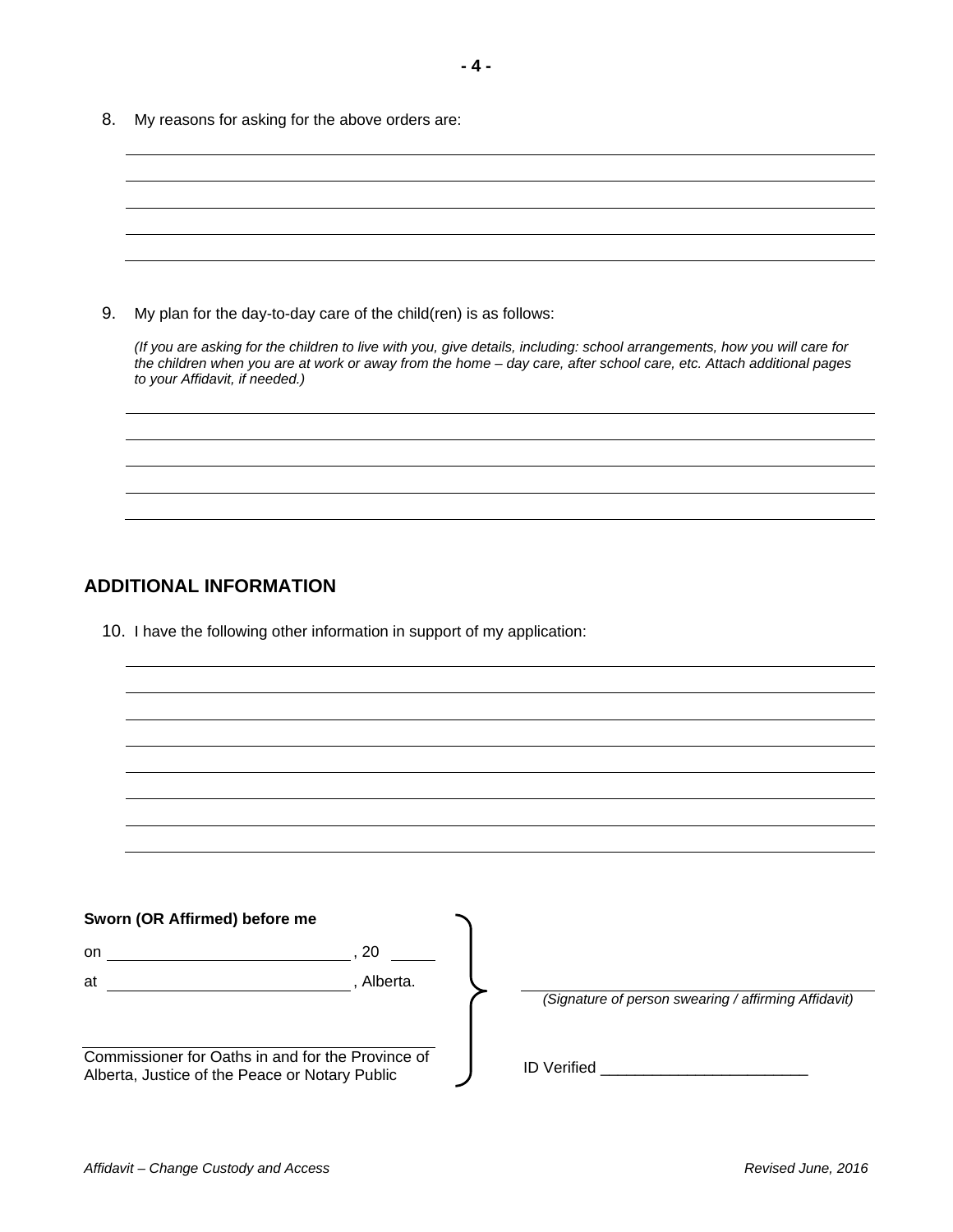# **TABLE OF EXHIBITS**

*(Exhibits are numbered, starting with the first page of the first exhibit being #1, and continuing through to the last page of the last exhibit. On this chart, write the page number where each exhibit starts.)* 

| <b>Exhibit Letter</b> | <b>Brief Description of Exhibit</b> | Page Number |
|-----------------------|-------------------------------------|-------------|
|                       |                                     |             |
| $\mathsf A$           |                                     |             |
|                       |                                     |             |
| $\sf B$               |                                     |             |
|                       |                                     |             |
|                       |                                     |             |
|                       |                                     |             |
|                       |                                     |             |
|                       |                                     |             |
|                       |                                     |             |
|                       |                                     |             |
|                       |                                     |             |
|                       |                                     |             |
|                       |                                     |             |
|                       |                                     |             |
|                       |                                     |             |
|                       |                                     |             |
|                       |                                     |             |
|                       |                                     |             |
|                       |                                     |             |
|                       |                                     |             |
|                       |                                     |             |
|                       |                                     |             |
|                       |                                     |             |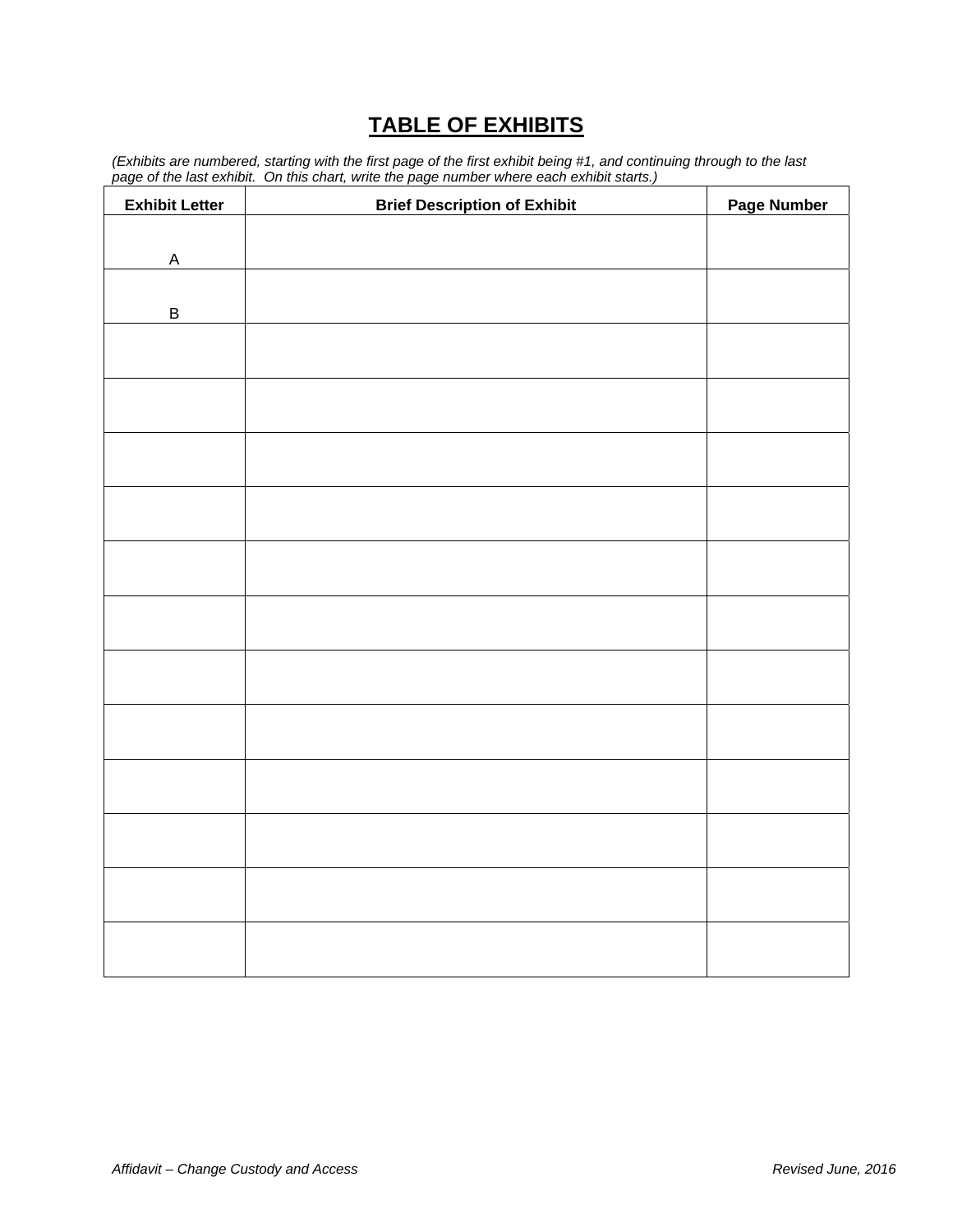| <b>COURT FILE NUMBER</b>                     |                                                                  | <b>Clerk's Stamp</b> |
|----------------------------------------------|------------------------------------------------------------------|----------------------|
|                                              | (File number, as on other court documents)                       |                      |
| <b>COURT</b>                                 | Court of Queen's Bench of Alberta                                |                      |
| <b>JUDICIAL CENTRE</b>                       | (City or town where court is located)                            |                      |
| <b>APPLICANT</b>                             |                                                                  |                      |
|                                              | (Print your full name, as on other court documents)              |                      |
| <b>RESPONDENT</b>                            | (Print the other party's full name, as on other court documents) |                      |
| <b>DOCUMENT:</b>                             | <b>Affidavit of Personal Service</b>                             |                      |
| SWORN/AFFIRMED BY:                           | (Name of person making this Affidavit)                           |                      |
| SWORN / AFFIRMED ON:                         | (Date Affidavit sworn / affirmed)                                |                      |
| ADDRESS FOR SERVICE<br>AND CONTACT           |                                                                  |                      |
| INFORMATION OF PARTY<br>FILING THIS DOCUMENT | (Name of party filing this document)                             |                      |
|                                              | (Full address of party filing this document)                     |                      |
|                                              |                                                                  |                      |
|                                              |                                                                  |                      |
| I.<br>(Name of person who served)            | οf<br>(Name of City / Town)                                      | Alberta,             |

# **SWEAR / AFFIRM AND SAY THAT:**

- 1. I have personal knowledge of the facts set out below, except where I say that they are based on information and belief. In that case, I believe the information to be true.
- 2. I am 18 years of age or older.